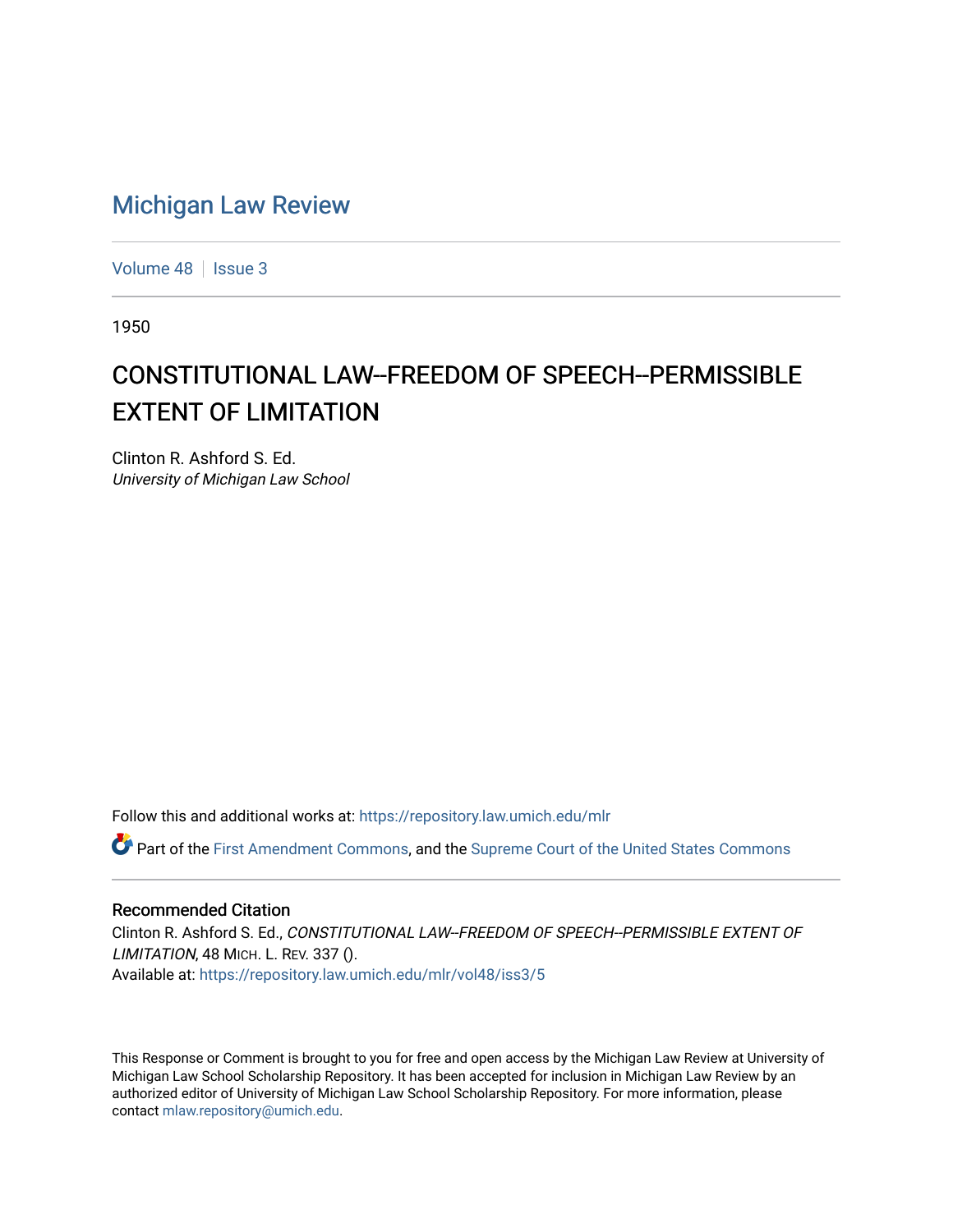CONSTITUTIONAL LAW-FREEDOM OF SPEECH-PERMISSIBLE EX-TENT OF LIMITATION-At the present time this nation is greatly concerned over the state of its political health. Advocates of foreign ideologies are asserting their creeds with ever-increasing vigor. The doctrines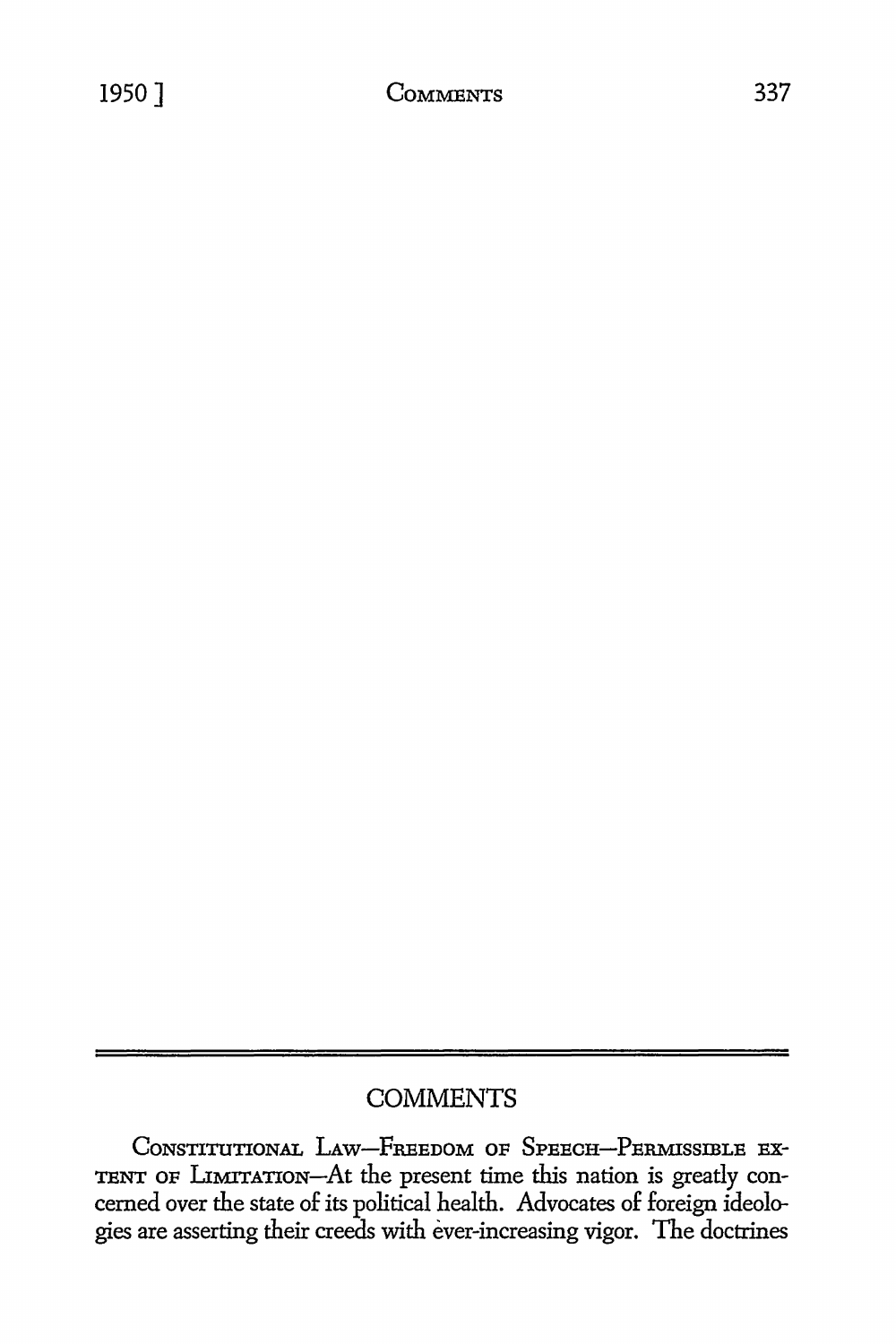they propound are generally conceded to be inconsistent with American ideals, and their activity has induced a feeling of alarm, sometimes attended by hostile reaction. There have been instances where this reaction has taken the form of demands that the proponents of these ideas be silenced. In these circumstances, it becomes important to examine the power of state and federal governments to restrict their activities, particularly with respect to the freedom of speech guaranteed by the Constitution.

The First Amendment states: "Congress shall make no law ... abridging the freedom of speech...." The Supreme Court has decided that the word "liberty" as used in the due process clause of the Fourteenth Amendment includes freedom of speech.<sup>1</sup> This fundamental right is thus protected against abridging action by both federal and state governments, including the political subdivisions of the latter. It is clear, however, that in neither case is this freedom absolute. What, then, may a speaker say? How far may he go? To what extent may he be punished for disturbing the public tranquility, and at what point will it be constitutional to impose restraints upon him?

The first important statute in this century which was aimed directly at freedom of speech, and which regulated what a person might say (or write) was the Espionage Act of 1917, together with its 1918 amendment. The 1917 act made it criminal to "make or convey false reports or false statements" which would interfere with the operation of the military or aid the enemy.2 The same language was contained in the 1918 amendment with additional restrictions, and it was made criminal for any person to "utter, print, write, or publish any disloyal, profane, scurrilous, or abusive language about the form of the government of the United States" or its Constitution, Hag, military forces, and uniforms.<sup>3</sup> The statute laid down broad prohibitions and six of the many prosecutions for violations of it came before the Supreme Court.<sup>4</sup> With one exception, all of these six cases contained counts of conspiracy to violate the act and were concerned with matter printed,

1 Gitlow v. New York, 268 U.S. 652, 45 S.Ct. 625 (1925).

<sup>2</sup>40 Stat. L. 219 (1917).

<sup>3</sup>40 Stat. L. 553 (1918). Repealed, 41 Stat. L. 1360 (1921).

<sup>4</sup>Schenck v. United States, 249 U.S. 47, 39 S.Ct. 247 (1919); Frohwerk v. United States, 249 U.S. 204, 39 S.Ct. 249 (1919); Debs v. United States, 249 U.S. 211, 39 S.Ct. 252 (1919); Abrams v. United States, 250 U.S. 616, 40 S.Ct. 17 (1919); Schaefer v. United States, 251 U.S. 466, 40 S.Ct. 259 (1920); Pierce v. United States, 252 U.S. 239, 40 S.Ct. 205 (1920). .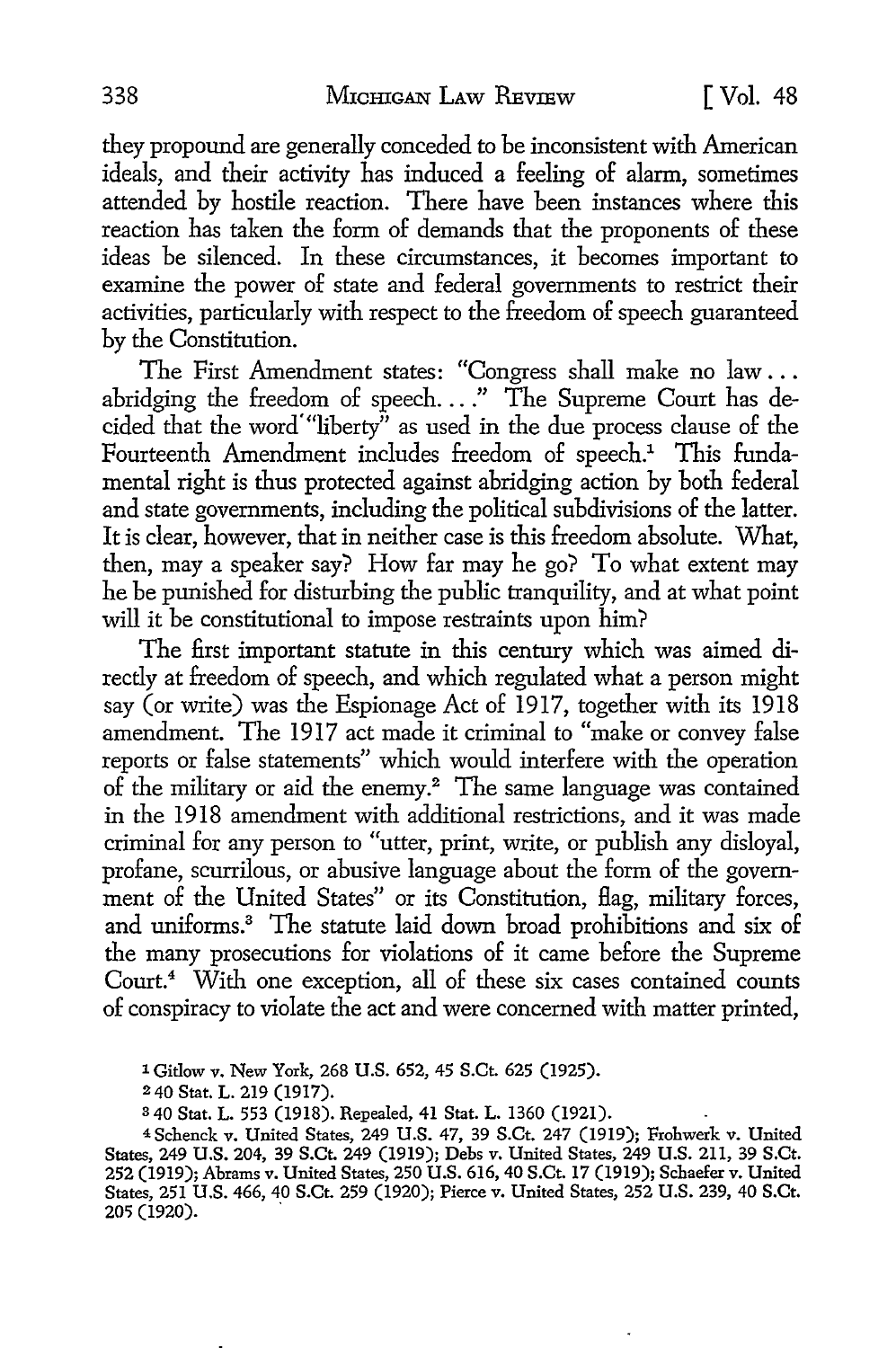published or distributed by the defendants. The one exception was the case of *Debs v. United States*,<sup>5</sup> involving a public speech made by Eugene Debs in Ohio. The charge was that Debs, in delivering the speech, had intended to obstruct recruiting and enlistment as well as to cause mutiny and refusal of duty in the military forces. Debs admitted his intention and attempts to obstruct the war, and, as in the five other cases mentioned, his conviction was affirmed.

In the first of these cases, *Schenck v. United States*,<sup>6</sup> Justice Holmes announced his classic test for determining what limitations may constitutionally be put upon the freedoms of speech and press.

"The question in every case is whether the words used are used in such circumstances and are of such a nature as to create a clear and present danger that they will bring about the substantive evils that Congress has a right to prevent. It is a question of proximity and degree."7

For some reason, Holmes did not employ this standard in either the *Frohwerk* or *Debs* cases, which immediately followed the *Schenck*  case, and his failure to do so has been criticized.<sup>8</sup> Whatever the reason may have been, the three subsequent espionage cases made it evident that he had not abandoned the test. In these three cases, both Holmes and Brandeis voted against conviction as in each case they did not think that the test had been satisfied.<sup>9</sup> In spite of the liberality shown by the latter two justices,<sup>10</sup> these decisions all affirmed the constitutionality of the Espionage *Act* and demonstrated

<sup>5</sup>249 U.S. 211, 39 S.Ct. 252 (1919).

7Jd. at 52.

<sup>8</sup> Freund, "The Debs Case and Freedom of Speech," 19 NEW REPUBLIC 13 (1919); see also CHAFEE, FREE SPEECH IN THE UNITED STATES 84 (1941). LERNER, THE MIND AND FATTH OF JUSTICE HOLMES 298 (1943) suggests that criticism "should be tempered by an understanding of the problems of judicial strategy."

o Abrams v. United States, 250 U.S. 624, 40 S.Ct. 20 (1919); Schaefer v. United States, 251 U.S. 482, 40 S.Ct. 264 (1920); Pierce v. United States, 252 U.S. 253, 40 S.Ct. 211 (1920).

10 "But when men have realized that time has upset many £ghting faiths, they may come to believe even more than they believe the very foundations of their own conduct that the ultimate good desired is better reached by free trade in ideas-that the best test of truth is ... to get itself accepted in the competition of the market. • • • I think that we should be eternally vigilant against attempts to check the expression of opinions that we loathe and believe to be fraught with death, unless they so imminently threaten immediate interference with the lawful and pressing purposes of the law that an immediate check is required to save the country." Holmes, dissenting in Abrams v. United States, 250 U.S. 624 at 630, 40 S.Ct. 20 (1919).

<sup>6</sup>249 U.S. 47, 39 S.Ct. 247 (1919).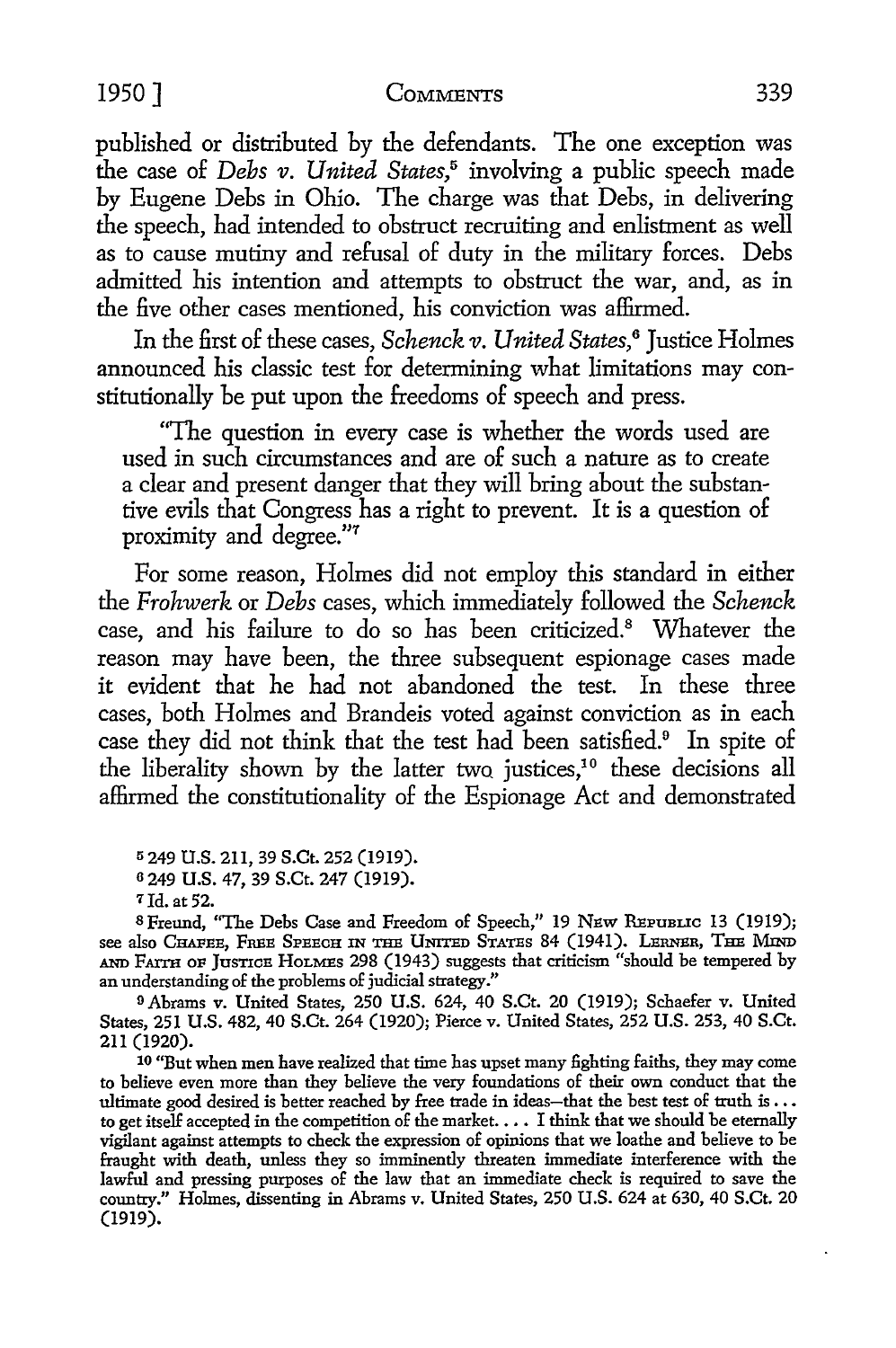that, at least in time of war, the government may make large inroads upon the freedom to disseminate ideas and opinions.<sup>11</sup>

. In the area of state legislation directly aimed at limiting the freedom of speech, the criminal syndicalism statutes are of major importance. These statutes make it a crime to advocate or teach any unlawful methods or terrorism as a means of effecting either political or industrial changes, and also prohibit organizing or joining any group advocating criminal syndicalism as defined in the statutes.<sup>12</sup> The first case under such a statute arose in 1925, and while the defendant was convicted for publishing a manifesto, the Court announced that the freedoms of the First Amendment were included within the due process clause of the Fourteenth Amendment.13 The manifesto contained utterances advocating violent overthrow of the government and while the Court conceived that there might be no present danger that it would stir persons to accomplish this, yet the publication "threatened breaches of the peace and ultimate revolution."14 The Court was willing to accept the state legislature's determination that such utterances were inimical to the public welfare.

Two years after this decision, the Supreme Court reviewed three criminal syndicalism cases on the same day. In two of these,<sup>15</sup> it affirmed the constitutionality of the California syndicalism act and convictions under it. In discussing the constitutionality of the act, the Court again showed that it would give great weight to the state legislature's determination that such legislation was necessary to combat an existing evil. In one case, Justice Brandeis wrote a separate opinion containing a masterly exposition of the policy behind, and the operation of, the clear and present danger rule.16 Holmes concurred in Brandeis' opinion and both concurred with the majority as defendant had failed to show circumstances tending to prove there had been no danger of the substantive evil claimed by the state as justification for the statute. In the third case, the Supreme Court held that the Kansas

11 The constitutionality of a state statute similar to the Espionage Act was affirmed in Gilbert v. Minnesota, 254 U.S. 325, 41 S.Ct. 125 (1920).

13 Gitlow v. New York, 268 U.S. 652, 45 S.Ct. 625 (1925).

14 Id. at 669.

15 Burns v. United States, 274 U.S. 328, 47 S.Ct. 650 (1927); Whitney v. California, 274 U.S. 357, 47 S.Ct. 641 (1927).

16 Whitney v. California, 274 U.S. 372, 47 S.Ct. 647 (1927).

<sup>12</sup> For sample statutes and a study of the forces and factors involved in enacting and repealing these laws, see DowELL, A HISTORY OF CRIMINAL SYNDICALISM LEGISLATION IN THE UNITED STATES (1939).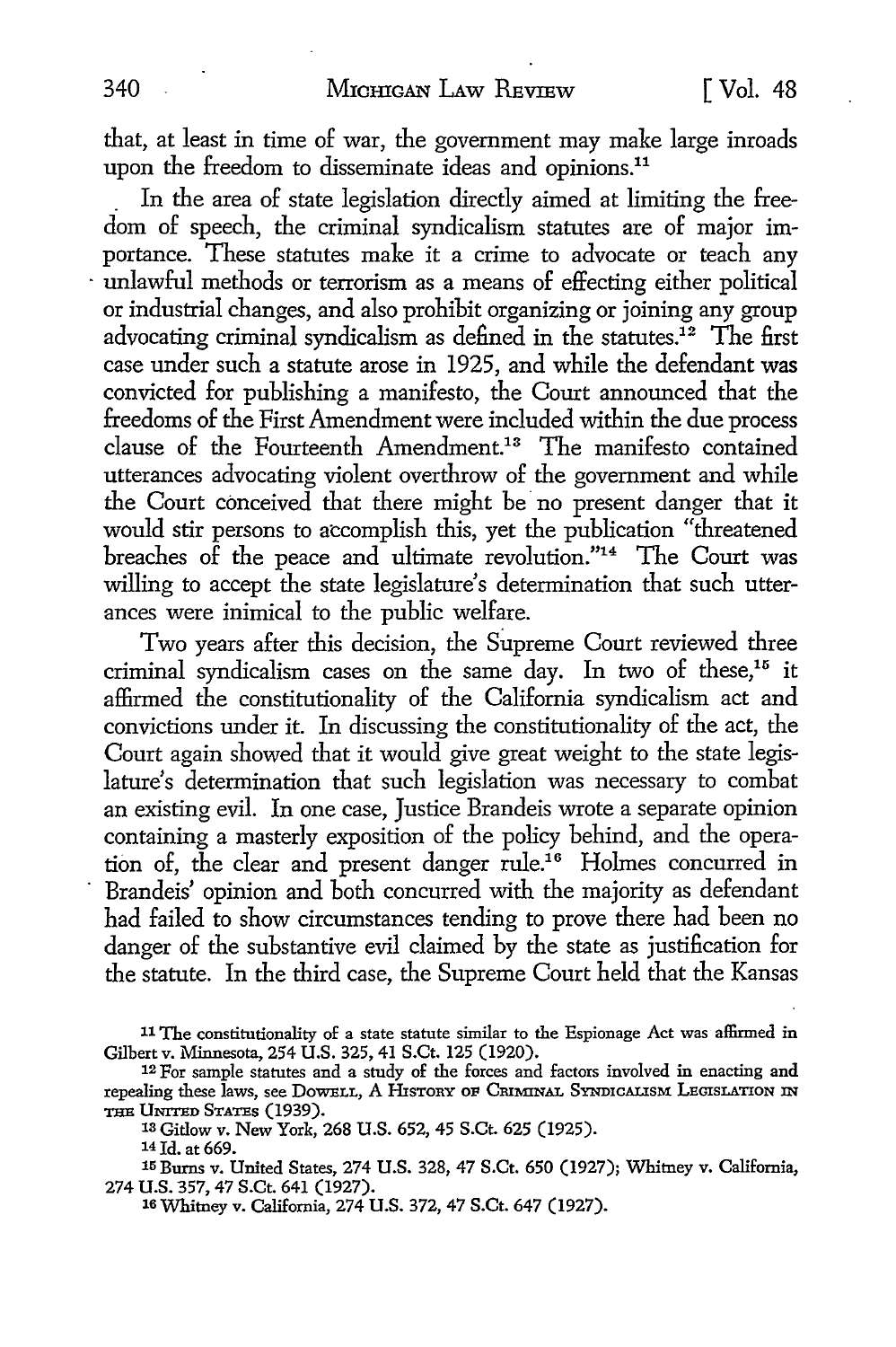criminal syndicalism statute, as applied to the defendant, was unconstitutional.<sup>17</sup> In this case, it was not shown that the organization for which defendant solicited memberships advocated any crime, violence, or other unlawful action of the types named in the statute. Some years later, the Court likewise held that the Oregon criminal syndicalism law, as applied, was an unconstitutional deprivation of the rights of free speech and assembly.<sup>18</sup> In that case, the Court reversed the conviction of a defendant who had assisted in conducting a meeting held under the auspices of the Communist Party, on the ground that no teaching or advocacy of unlawful acts at the meeting was shown.

These decisions clearly indicate that it is within the power of a state *to* punish advocacy of, and incitement *to,* violent action for the overthrow of existing institutions by revolutionary or other unlawful methods. It must, however, appear that there is an existing danger *to* the state in order for such legislation to be justified. In the earlier cases, the state legislature's determination of that fact appears *to* have been controlling, but the more recent cases indicate that the Court is now likely to make its own examination of the circumstances and strike down the legislation if it cannot find a clear and present danger. Thus the application of a Georgia insurrection statute *to* a Communist organizer was held unconstitutional, because the statute was *too* indefinite and because the violence advocated by the organizer was too distant to be a present threat.<sup>19</sup> Likewise, the Court found that encouraging people not *to* salute the flag, while it might create disrespect for the government, could *not* constitutionally be made a crime since it constituted no danger to existing institutions.<sup>20</sup>

Just as the Supreme Court has decided that limits may be put upon freedom of speech for the protection of the government, public institutions, and the law, so it has decided that limits may be put upon that

19 Herndon v. Lowry, 301 **U.S.** 242, 57 S.Ct. 732 (1937). "Appellant's intent to incite insurrection, if it is to be found, must rest upon his procuring members for the Communist Party and his possession of that party's literature when he was arrested." Id. at 253. This did not constitute a clear and present danger.

20 Taylor v. Mississippi, 319 U.S. 583, 63 S.Ct. 1200 (1943). Cf. Stromberg v. California, 283 U.S. 359, 51 S.Ct. 532 (1931). In effect, speech was compelled by holding constitutional a compulsory salute and pledge of allegiance in Minersville School District v. Gobitis, 310 U.S. 586, 60 S.Ct. 1010 (1940), overruled by West Virginia State Board of Education v. Barnette, 319 U.S. 624, 63 S.Ct. 1178 (1943).

*<sup>11</sup>* Fiske v. Kansas, 274 U.S. 380, 47 S.Ct. 655 (1927).

<sup>18</sup> DeJonge v. Oregon, 299 **U.S.** 353, 57 S.Ct. 255 (1937).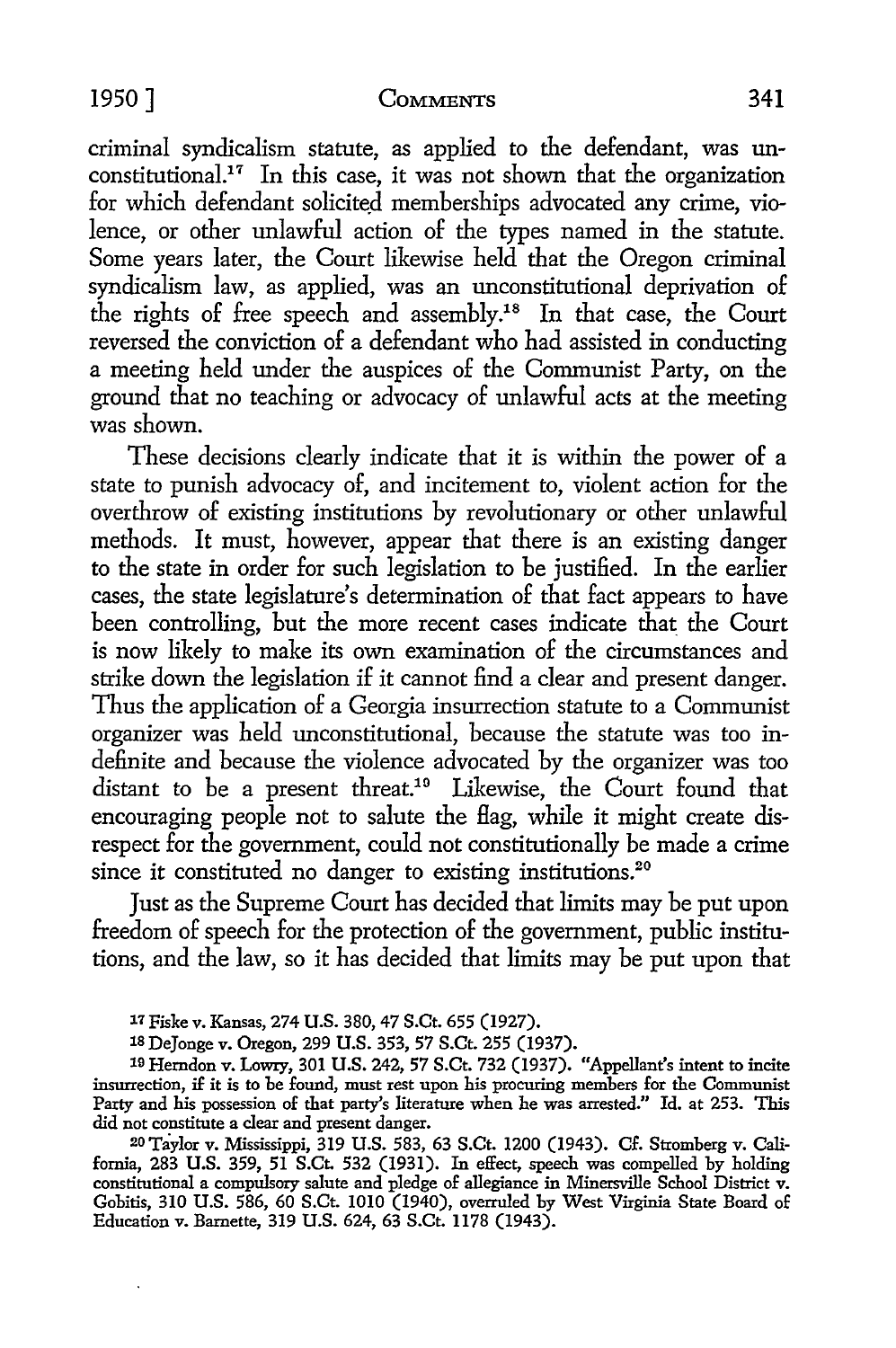freedom for the protection of the individual. The latter type of limitation is illustrated by the case of *Chaplinsky v. New Hampshire.21* In that decision, the Supreme Court upheld the constitutionality of a statute which prohibited a speaker from calling any person an offensive name in a public place. As construed and applied, the operation of the statute was limited to those cases wherein such name calling might directly tend to cause a breach of the peace. The appellations "damned racketeer" and "damned Fascist", directed at the city marshall, were found by the Court to be "those which by their very utterance inflict injury or tend to incite an immediate breach of the peace."<sup>22</sup> The Supreme Court thus held that what it characterized as "fighting"<sup>23</sup> words could constitutionally be prohibited. The difficulty with the decision, of course, comes in determining what words are "fighting" words. Terms that might incense one person may leave others unrufHed, and what might be a "fighting" word today may well lose its provocative effect tomorrow. Fortunately, the effect of the *Chaplinsky*  decision may have been somewhat abated by a later decision in which the Supreme Court described the words "unfair" and "Fascist" as loose language and said they were "part of the conventional give-and-take in our economic and political controversies."24

Up to this point, consideration has been confined to statutes that have directly regulated what a speaker might say, what words he might use, or what he might advocate: statutes aimed at controlling the content of his speech.<sup>25</sup> Consideration must be given as well to the many statutes which, while having the accomplishment of some other purpose as their main object, nevertheless have an important effect on limiting the freedom of speech. Of this sort are the statutes designed to preserve and promote the peace, good order and convenience of the community. The fundamental freedom questions raised in the application of some classes of these statutes have been fairly well settled. The constitutionality of statutes requiring licenses or permits to be

25 See also Meyer v. Nebraska, 262 U.S. 390, 43 S.Ct. 625 (1923) and Bartels v. Iowa, 262 U.S. 404, 43 S.Ct. 628 (1923) which held unconstitutional statutes prohibiting the teaching of any modern language except English in the schools. Note that these cases were decided before the Supreme Court announced the inclusion of First Amendment freedoms within the Fourteenth. Gitlow v. New York, 268 U.S. 652, 45 S.Ct. 625 (1925).

<sup>21 315</sup> U.S. 568, 62 S.Ct. 766 (1942).

<sup>22</sup> Id. at 572. Cf. Cantwell v. Connecticut, 310 U.S. 296, 60 S.Ct. 900 (1940).

<sup>2</sup>a Chaplinsky v. New Hampshire, 315 U.S. 568 at 572, 62 S.Ct. 766 (1942).

<sup>24</sup> Cafeteria Employees Union v. Angelos, 320 U.S. 293 at 295, 64 S.Ct. 126 (1943).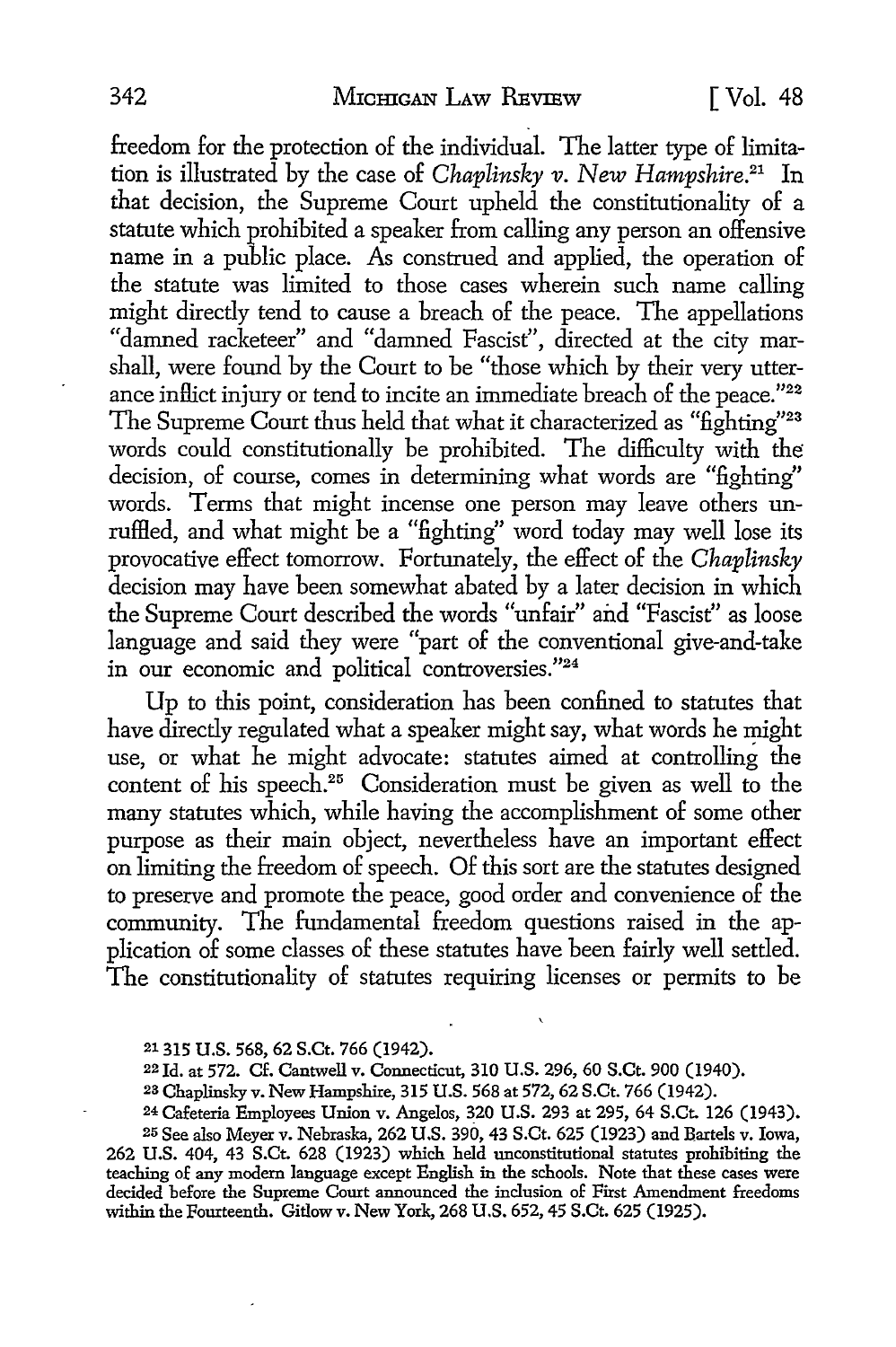obtained in order to hold meetings in public places,<sup>26</sup> to have parades,<sup>27</sup> to make house-to-house solicitations, $^{28}$  or to distribute literature $^{29}$  have all been passed upon by the Court. The same is true of statutes regulating picketing and the use of placards to publicize the facts of labor disputes.<sup>30</sup> With respect to those statutes which are designed to prevent breaches of the peace, however, the law is still unsettled. Just how much these statutes may limit a public speaker's freedom of speech is a question which so far appears to have defied solution.

The case of *Terminiello v. City of Chicago31* raised the question, but the Court, unfortunately, avoided answering it directly. In that case, Terminiello delivered a speech before some eight hundred people in an auditorium while a crowd of over a thousand people outside the auditorium vigorously protested the meeting by both voice and action. In his speech, Terminiello used such expressions as "slimy scum" and "skunks of Jews" and denounced the Roosevelt family, the New Deal, Communism, Morgenthau, and Zionist Jews. The evidence was con-Hicting as to the extent of his audience's reaction to the speech, but there was no actual clash between his listeners and the crowd outside. He was convicted under a Chicago ordinance<sup>32</sup> for creating a breach of the peace.33 The Supreme Court of the United States reversed, saying:

"... freedom of speech, though not absolute  $\dots$  is nevertheless protected against censorship or punishment, unless shown likely to produce a clear and present danger of a serious or substantive evil that rises far above the public inconvenience, annoyance, or unrest. ...

The ordinance as construed by the trial court seriously invaded this province. It permitted conviction of petitioner if his

2s Hague v. CIO, 307 U.S. 496, 59 S.Ct. 954 (1939).

27 Cox v. New Hampshire, 312 U.S. 569, 61 S.Ct. 762 (1941).

28 Jones v. Opelika, 316 U.S. 584, 62 S.Ct. 1231 (1942), reversed, 319 U.S. 103, 63 S.Ct. 890 (1943); Murdock v. Pennsylvania, 319 U.S. 105, 63 S.Ct. 870 (1943); Martin v. City of Struthers, 319 U.S. 141, 63 S.Ct. 862 (1943).

29 Schneider v. State, 308 U.S. 147, 60 S.Ct. 146 (1939); Prince v. Massachusetts, 321

U.S. 158, 64 S.Ct. 438 (1944). 30 Thornhill v. Alabama, 310 U.S. 88, 60 S.Ct. 736 (1940); Carlson v. California, 310 U.S. 106, 60 S.Ct. 746 (1940).

31 (U.S. 1949) 69 S.Ct. 894.

<sup>32</sup> "All persons who shall make, aid, countenance, or assist in making any improper noise, riot, disturbance, breach of the peace, or diversion tending to a breach of the peace, within the limits of the city  $\ldots$  shall be deemed guilty of disorderly conduct, and upon conviction thereof, shall be severally fined. . . ." Chicago Rev. Code (1939) §1 (1), c. 193.

33 Chicago v. Terminiello, 400 Ill. 23, 79 N.E. (2d) 39 (1948).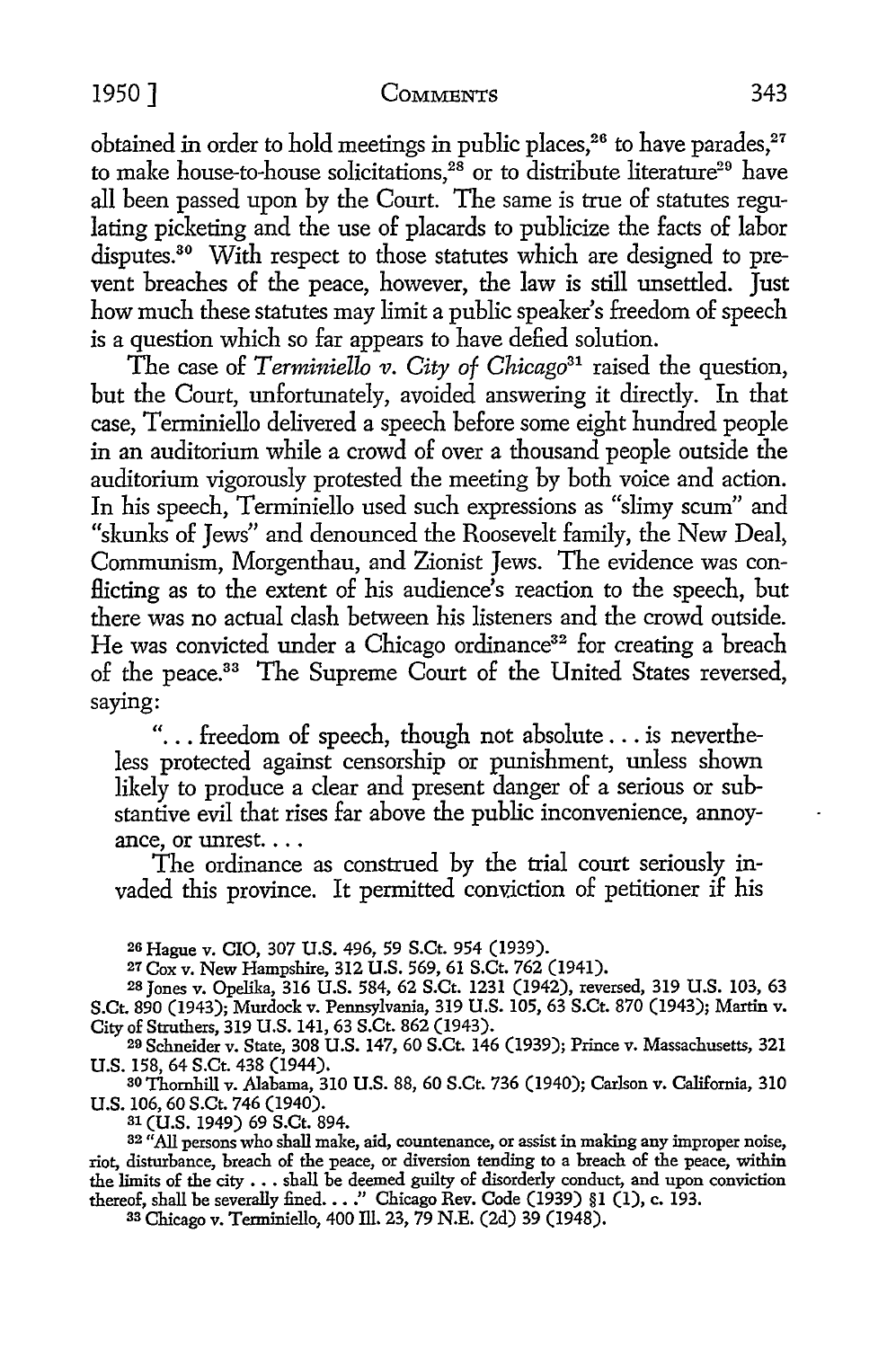speech stirred people to anger, invited public dispute, or brought about a condition of unrest. A conviction resting on any of those grounds may not stand."34

By thus disposing of the case, the Court did not reach the issue of whether the epithets mentioned were "fighting" words, which they had said in the *Chaplinsky* case were outside the scope of constitutional protection. Nor did the Court indicate the extent to which a speaker might disrupt the public tranquility and still be protected. The opinion of the majority seems to indicate, however, that in cases of this sort, the test to be applied is that of clear and present danger.<sup>35</sup> It must be remembered that the clear and present danger test would make a "breach of the peace" limitation on speech unconstitutional unless the limitation served to ward off a substantive evil that was not only imminent but of a very serious nature.<sup>36</sup> It has been pointed out<sup>37</sup> that in the Illinois courts, Terminiello was found to have breached the peace in five different ways. Whether any one or all of these would have amounted to a sufficiently serious substantive evil to have warranted the limitation one cannot determine from the majority opinion of the Supreme Court. Justice Jackson, in his dissenting opinion, made it clear that he had no doubt that Terminiello's conduct in the existing situation satisfied all the elements of the clear and present danger test.3s

Assuming that the Court has indicated an intention to apply Holmes' rule in cases of this sort, the quesion arises: is it the best way

34 Terminiello v. Chicago, (U.S. 1949) 69 S.Ct. 894 at 896. Four justices dissented as they thought the Court had seized upon an improper ground for reversal: one that was not objected to below, nor argued before the Supreme Court. Two of these indicated as well that they were in favor of affirming the conviction.

35Note, however, that Douglas' statement of the test, "unless shown likely to produce a clear and present danger," [id. at 896] differs from Holmes' statement, "create a clear and present danger," at note 7, above.

36 "What finally emerges from the 'clear and present danger' cases is a working principle that the substantive evil must be extremely serious and the degree of imminence extremely high before utterances can be punished. Those cases do not purport to mark the furthermost constitutional boundaries of protected expression, nor do we here. They do no more than recognize a minimum compulsion of the Bill of Rights. For the First Amendment does not speak equivocally. It prohibits any law 'abridging the freedom of speech, or of the press.' It must be taken as a command of the broadest scope that explicit.language, read in the context of a liberty-loving society, will allow.'' Bridges v. California, 314 U.S. 252 at 263, 62 S.Ct. 190 (1941).

37 16 UNIV. Cm. L. REV. 328 (1949).

38 (U.S. 1949) 69 S.Ct. 899. Contrast the opinion of Niemeyer, P.J., dissenting when the case was in the Illinois Appellate Court, 332 Ill. App. 41 (1947).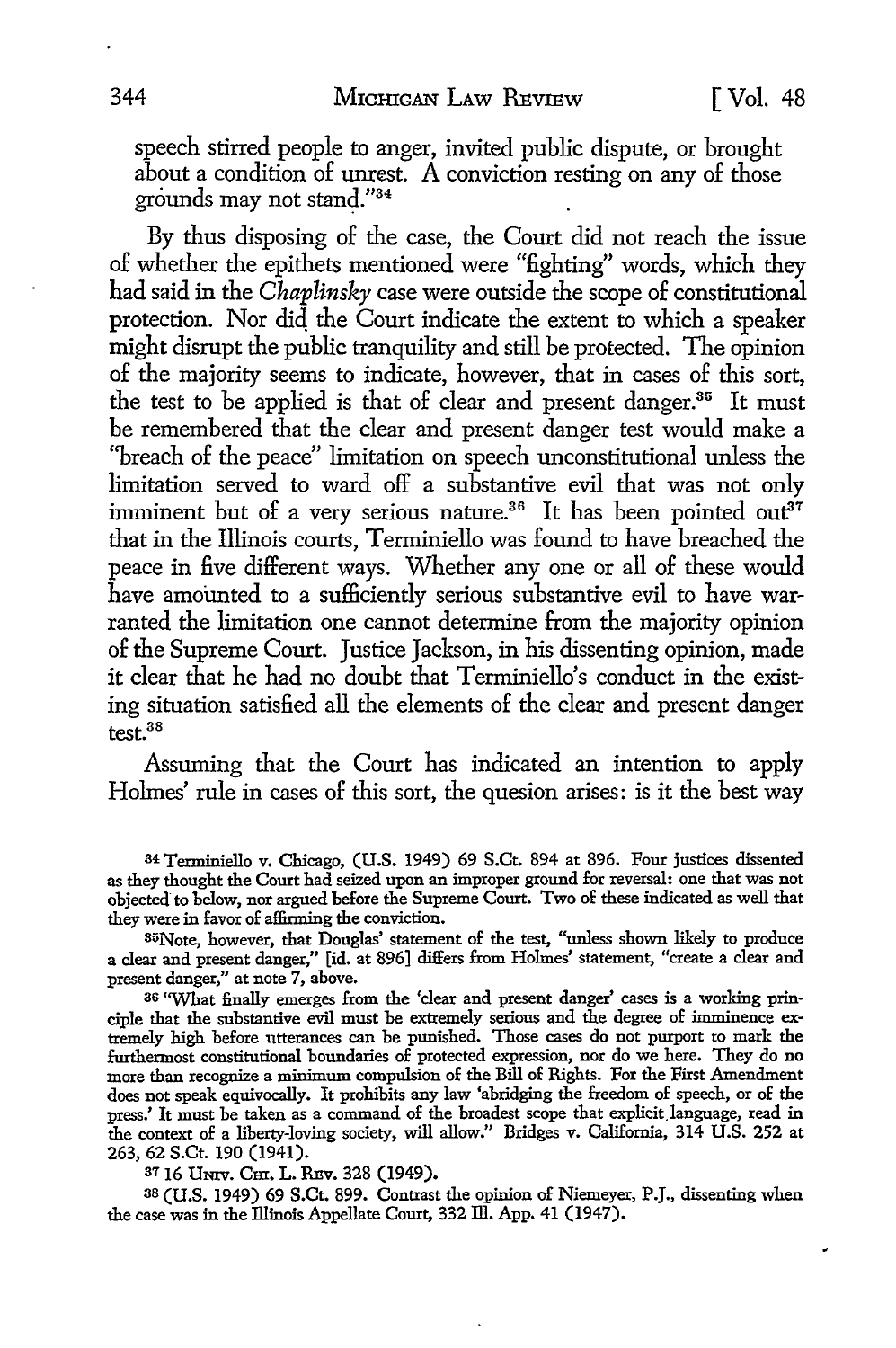of determining at what point a speaker may constitutionally be limited? It has been suggested that the test should be abandoned.<sup>39</sup> and that the freedom of the speaker should be made to depend upon whether the content of his speech is concerned with matters affecting the public interest<sup>40</sup> or those affecting matters of private interest only. It is urged that protection of speech involving the former should admit of no exceptions, while protection of speech involving the latter may be subject to such restrictions as the general welfare of the community may require. The classification may have a reasonable basis, but it does not seem to help in determining where to draw the line on statutory restraints. If one surmounts the difficulty of resolving what speech is of public interest, he meets the difficulty of determining how to deal with speech that contains matter of mixed public and private interest. Again, so far as speech of purely private interest is concerned, how is one to measure what the welfare of the community may require? Classification and application of a double standard do not seem to bring the solution of the problem any closer.

The use of the clear and present danger test involves many difficulties too. As well as satisfying all the elements of the test, there is still the problem of determining just how much responsibility should be pinned on the speaker for the actions of the crowd he addresses. If he is guilty of a breach of the peace because the words he uses provoke someone to action against him or his party, then it appears that the speaker can be effectively throttled. On the other hand, if the speaker, even without directly urging action, incites the crowd to massacre members of a minority group or to the riotous destruction of property, then it would seem he should be prohibited from claiming protection under the Constitution. Clearly, some responsibility must be put upon the crowd. Freedom of speech should not be abridged merely to shelter the public from exposure to ideas they may detest and which may provoke them to some action. Nor should it be restricted merely to suit the convenience of law enforcement officials. The problem is one of balancing the fundamental freedom of unimpaired speech against the danger to society that is sometimes likely

<sup>39</sup> MEIRELJOHN, FREE SPEECH AND ITS RELATION TO SELF GOVERNMENT (1948); Rosenwein, ''The Supreme Court and Freedom of Speech-Terminiello v. City of Chicago," 9 LAWYERS GUILD REv. 70 (1949).

<sup>40</sup>Speech which bears, directly or indirectly, upon issues with which voters have to deal: MEIKLEJOHN, FREE SPEECH AND ITS RELATION TO SELF GOVERNMENT 94 (1948).